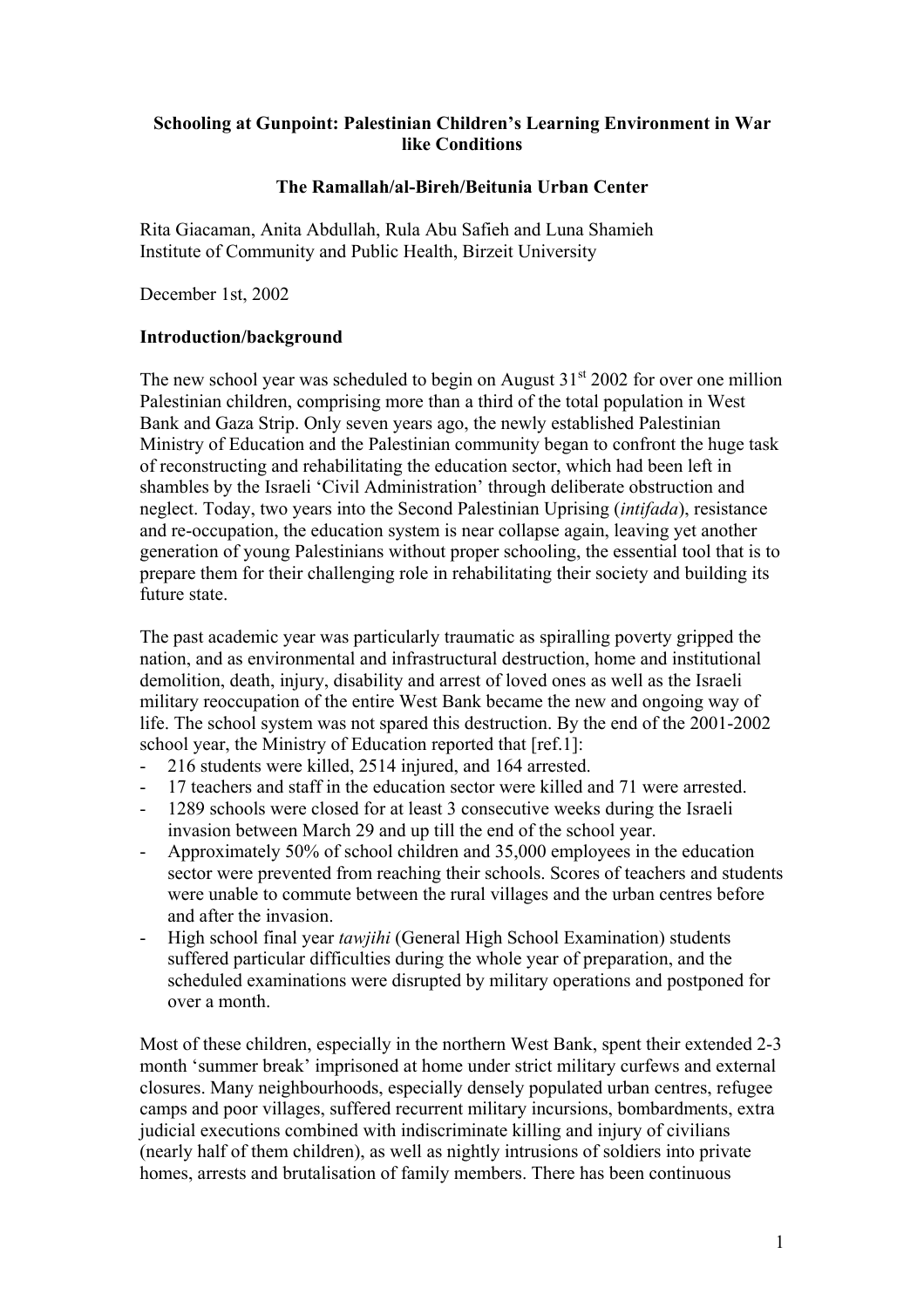destruction of homes, agriculture, and other private and public property like shops, offices, workshops, and service institutions.

Despite all efforts and hopes for better conditions, the new school year took off badly for the majority of children in the West Bank, who have been physically prevented from attending their schools during almost the entire first month of the new school year - except in Bethlehem and Gaza - which are now re-occupied again and/or under continuous heavy military attack. Curfews and closures remain in place and/or were re-imposed on most towns, refugee camps, and many villages in the West Bank. Larger towns were even divided into several 'military security zones' and separated by internal checkpoints. The fears expressed by the Minister of Education were confirmed:

 'Besides the threat on the lives of students and teachers accompanied with the destruction of schools and educational institutions, our gravest concern remains, without a doubt, the policy of continuous curfew and tight closures with all the inherent restrictions it creates on the movement of people and goods within Palestinian areas.' [ref.2]

This damage assessment study focuses on the Ramallah/al-Bireh/Beitunia urban area only because of our inability to reach other districts because of continued closures and siege. It can be seen as a case study elaborating the details of the humanitarian damage that occurred during the past academic year in the school environment, and demonstrates the type and extent of the psycho-social and health impact of war on the school community: students, teachers, and parents.

# **Methodology**

This study includes all of the 48 schools that are operating in the towns of Ramallah, al-Bireh and Beitunia on the West Bank. After an initial period of informal investigation and consultation with educators, a piloted semi structured questionnaire/interview instrument was used to solicit responses from the administrators/teachers at the schools. The field work was completed during the month of October. One questionnaire/interview was obtained per school. The data was then coded and fed into the computer. The Statistical Package for the Social Sciences (SPSS) was used for data analysis.

## **The schools**

The three towns, including Amari and Qaddura refugee camps, are parts of an urban area that was physically separated in the past, but has over time come to form an urban complex that is spatially inter-connected. For all practical purposes, these towns and refugee camps can be seen as representing different neighborhoods of one small city. They have also undergone the same experiences of invasion, destruction, curfew, closure and siege during the past academic year 2001-2002.

The triplet towns are populated by about 60,000 inhabitants (PCBS 1997 Census, ref.3). They house 48 schools, 2 located in Amari camp, and the rest are found in the three towns. Of the total 5 (10%) are located in Beitunia, 20 (42%) in Ramallah, and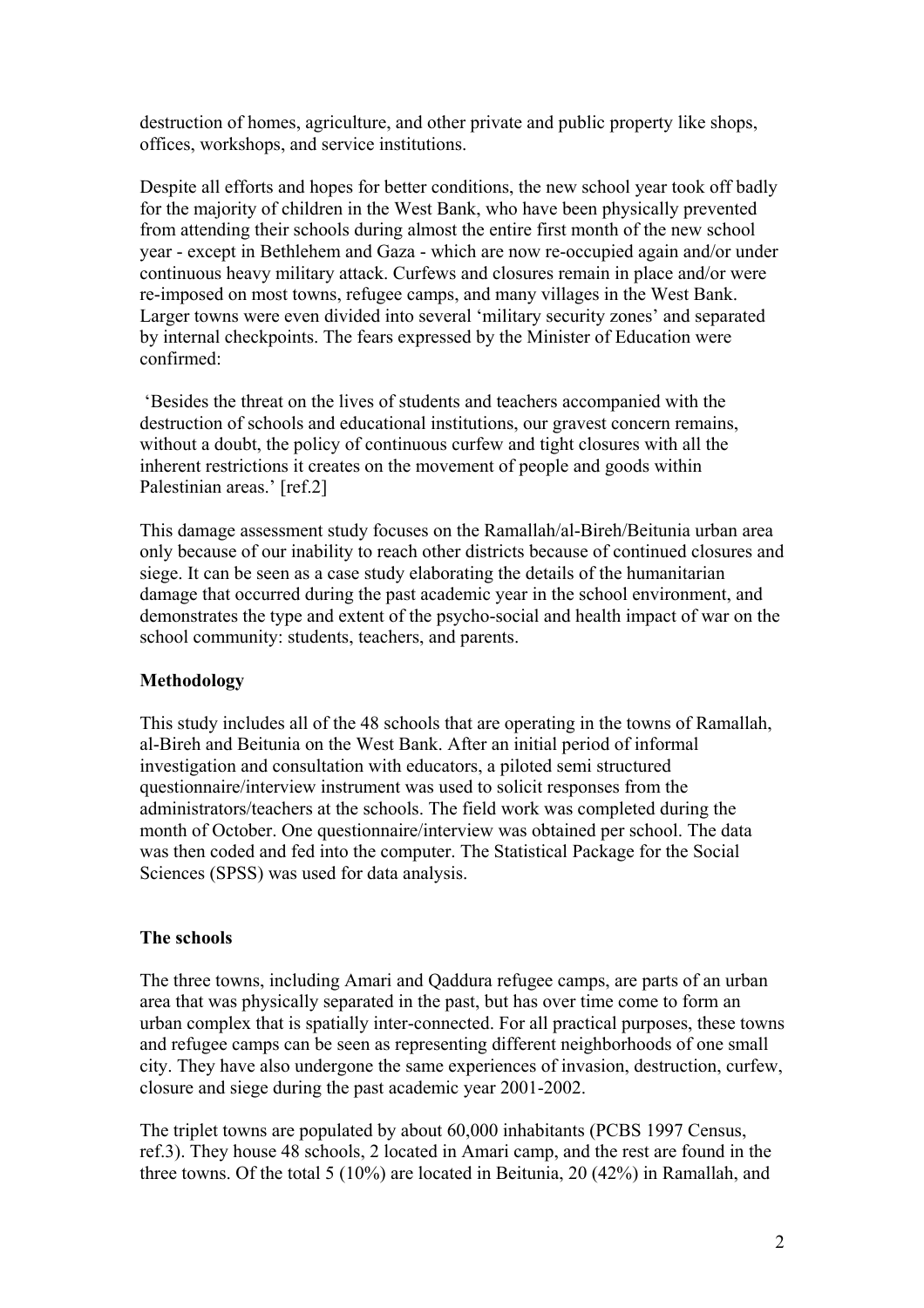23 (48%) in al-Bireh. These schools cater to the primary, preparatory, and secondary educational needs of children with ages ranging from 6 up to 18 years.

Thirty seven of these schools (77%) provide primary schooling for children under the age of 12, either with or without the preparatory and secondary levels. We found that 17 schools (35%) are governmentally operated, 14 (29%) are private for profit operations, 13 (27%) are private non-profit operations, mostly religious or parish schools, and 4 (8%) are operated by UNRWA that caters to the educational needs of refugees living inside and outside the camps. Thus in this metropolis, 56% of the schools are operated on a private, profit and non-profit basis, reflecting the large share of private educational operations in this urban center. Three of these schools provide education to disabled people on a non-profit basis.

At the time of the survey, the schools housed a total of 19'130 students, with 54% of the student body composed of females and the rest males, raising questions as to a higher level of attrition from schools among boys. The results may also be suggestive of observations that some have made, but have yet to be substantiated, of well to do parents sending their male children abroad to study because of the current conditions, while keeping their girls in local schools because of the local moral code.

There is a high percentage in this group of schools that educate both boys and girls in the same classes, with 25 (52%) reporting that they are mixed schools, 20 (42% and 10 of each type) offering schooling for only girls or only boys, and 3 (6%) that include boys in the first few years of elementary schooling and then continue as entirely girls schools. Of the 25 mixed schools, 22 (88%) are operated by the private sector. The Ministry of Education operates 3 mixed (boys and girls) schools, at the primary and preparatory levels. That is, the governmental school system completely separates boys from girls who are 15-18 years old, and largely separate those who are younger.

# **Proximity to Danger**

**Only 8 (17%) of the schools reported that during the past academic year their physical locations happened to be in relatively safe areas of the urban center. The rest were located within what was perceived as danger zones where clashes occur, or where military attacks take place**: at different points in time throughout the year, 8 (16%) were close to a fixed Israeli military checkpoint, 22 (46%) were located close to a moving military one, 16 (33%) to an Israeli settlement, and 17 (35%) to a building taken by the Army and used as a military outpost. Six of the schools (13%) reported that at some point, the schools themselves were occupied by the Army and used as military control center. Six (13%) additional schools also reported that the schools themselves were turned into army detention centers, perhaps because they are conveniently located near Israeli settlements.

## **Gunfire, Shelling and Damages**

**With 28 (58%) of the schools reporting that the schools were not directly affected by gunfire, we found that the remaining 20 (42%) were directly affected**: 10 reported that they were shot at when the school was convening and with children inside, while the remaining 10 were subjected to direct gunfire, but after school. One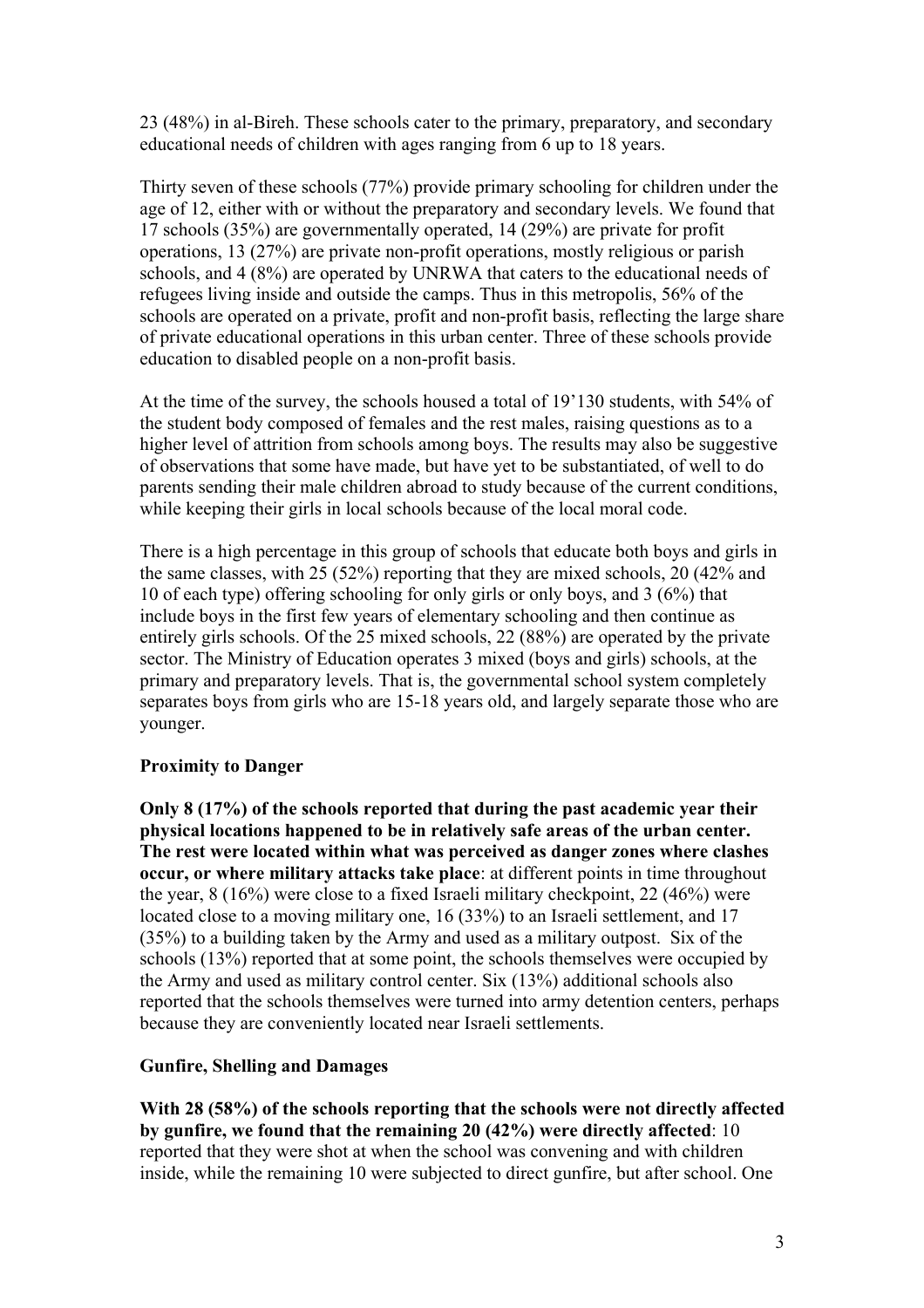additional school reported that it experienced indirect gunfire that incidentally hit the school. Shooting directly at schools was reported as having happened more than once, and ranging from once (4 schools) to up to 10 counted incidents (one school). However, 4 schools reported that they were shot at so many times that they were not able to assess the exact number of incidents.

**Among the schools that were affected (20, almost half of the schools), physical damage ensued to varying degrees**. Reports indicate a wide range of damage: destruction of retaining walls, broken glass, broken walls and doors, destroyed school furniture, school loudspeaker systems, computers, libraries and books, solar heaters and water containers located on school rooftops. In one school, the damage was so severe that the school relocated altogether. Another school was so badly damaged that it was shocking to witness that it was still being used as a school this year, at the time of our fieldwork visits.

**Of the total schools, 12 (25%) reported that they experienced serious clashes in the immediate vicinity of the school** during the past academic year. Of these, 4 reported one episode, 5 reported 2-5, and an additional 3 not less than 5 and up to more than 10 episodes. In one case, a student from a lower elementary school in Ramallah was hit by an Israeli Jeep as it was chasing a Palestinian car near the school.

**Five of the schools (10%) reported that the school premises were directly shelled during the past academic year**. An additional five (10%) schools reported that they were shelled, but incidentally, and not because the attack was intentional, while 2 reported having been shelled directly and indirectly. The rest, or 75% of the schools, did not report any direct or indirect shelling at all. Of those shelled (a quarter of the schools), three quarters reported that they were shelled once or twice, and the rest up to 5 times. Serious destruction of premises invariably ensued, interrupting the academic process, and adding budgetary burdens to an already resource starved school system. We noted that many of the schools were still in major need of repair and reconstruction during our field visits, a testimony to the need to address the destruction of the school infrastructure financially and otherwise. Of the total, 14 schools (30%) reported that students were detained at school for extended periods as a result of shelling in nearby areas or because curfew was suddenly clamped down.

#### **Military Invasion and Occupation of Schools**

**A high of 48% of the schools (23) reported that they were invaded and some occupied by the Israeli Army during the past academic year**. Of those, 14 were invaded once, 7 were invaded twice, and two were invaded three and four times respectively. All suffered serious destruction as a result. During such invasions, the reported experience varied: some schools reported that they were occupied for more than one day. **Reports indicate a high level of destruction, abuse, and plunder of premises**: entry of several tanks and other large army vehicles into the school premises, and, needless to say, destroying much that was in their way, including playgrounds and paved areas; barbed-wiring the school entirely to prohibit access; occupying the schools as barracks and dormitories for use by the Army; exploding doors, shattering glass, destroying laboratories, bathrooms, libraries, cafeterias, records, visual aid rooms, children's toys, and even electrical wiring; urinating in classrooms, lecture halls, libraries and on the school furniture; stealing of television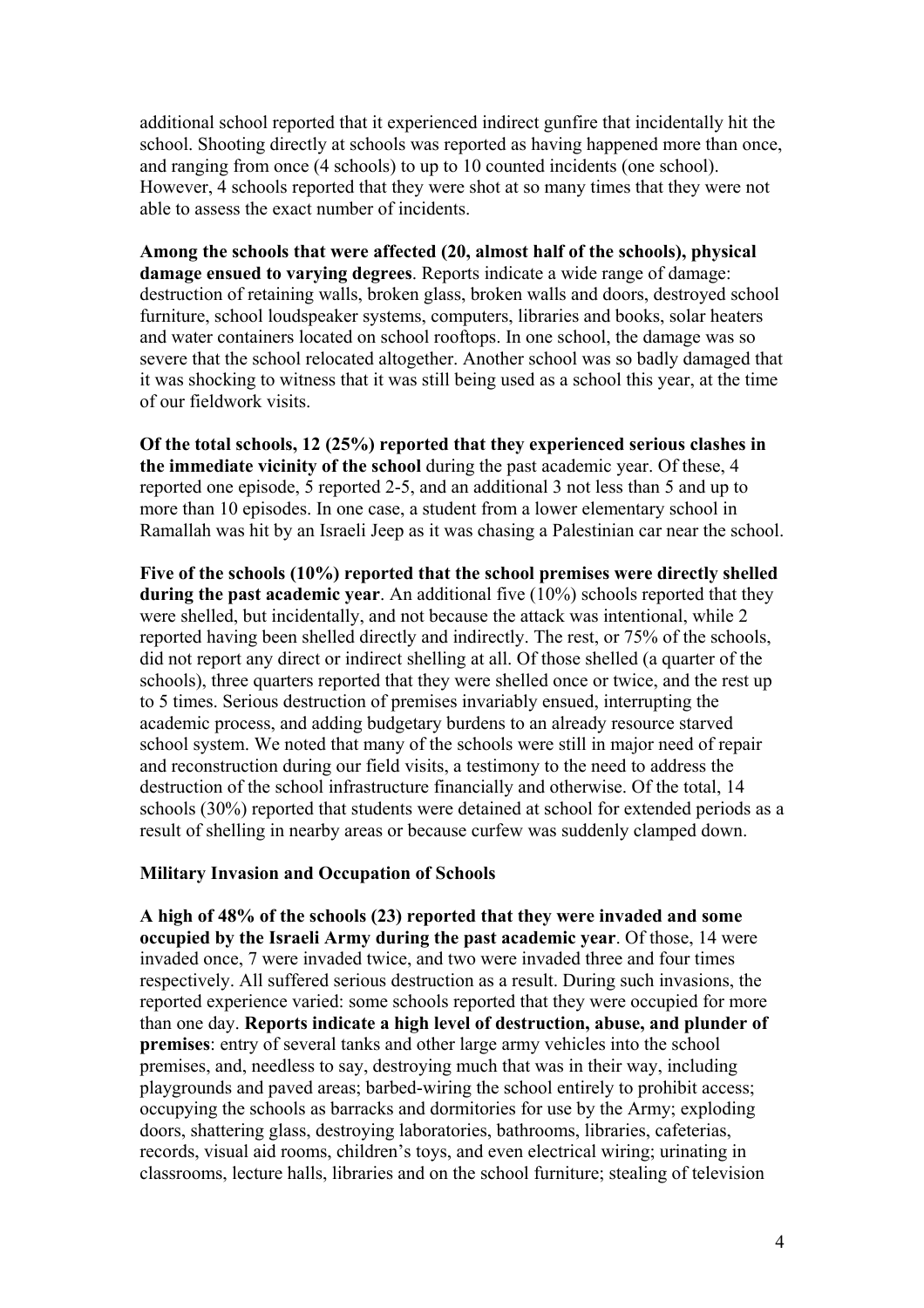sets, computers, films, and even money. Some books were also stolen, and some even reported that Islamic religion books were thrown in bathrooms! We also have reports that on the occasion of an invasion when the school was in session, the Army in their escapades outside the schools used some students as a human shield.

# **Index of Exposure to Traumatic Events**

Constructing an index of exposure to traumatic events (exposure to gunfire, shelling, clashes outside school and invasion/occupation of school) we found that of the 48 schools, only 10 (20%) reported not having been exposed to any one of these events, with 20 schools (41%) reporting exposure to one such event at least once, 9 (19%) schools reporting two types of events at least once, 7 (15%) 3 types of events at least once, and 2 of these schools reporting having been exposed to the four types of events at least once.

**The schools' locations influenced the severity of exposure to these events**. In this survey, we found (as we had expected from the impressions gained from the field work), that Betunia's schools were most affected. All five schools situated in Beitunia reported having been exposed to one or more types of attacks at least once. In the scale of severity of experience, the al-Bireh schools were second, with 20 out of 23 (87%) schools in the town reporting having been subjected to these events, compared to 13 out of 20 (65%) Ramallah schools. With Beitunia located very close to a military camp, and literally split in two by the road leading from Jerusalem/Tel Aviv to Ramallah, and with al-Bireh also providing entry to the towns via at least three main roads to the north and south, compounded by the presence of Israeli settlements in its outskirts, all explain these variations in severity of onslaughts, especially as Israeli settlers frequently combined their activities with those of the Army, or even independently by attacking civilians and schools throughout the year.

Interestingly, **boys' schools were more affected than girls' schools or even mixed schools**, perhaps because boys' schools tend to be situated on the outskirts of town. All ten boys schools reported having been exposed to at least one form of attacks at least once, compared to 6 out of 13 (46%) of the girls' schools and 19 out of the 25 (76%) mixed schools.

**Governmental schools were also more affected than others,** with 15 out of 17 schools (88%) having been exposed to at least one attack at least once, compared to 20 out of 27 private schools (74%) and 3 out of 4 (75%) UNRWA schools.

# **Suitability of School Premises for Children's Protection in War**

## *Shelters*

**Of all the schools, only one reported that the school premises contained an adequate shelter, 34 (71%) reported that although without shelter, children are housed in 'safe places'** (usually with few windows, away from roads and surrounded by walls, but with no provisions or emergency equipment and materials) at school during emergencies, **and the rest (13) have neither a shelter nor a safe place to protect the children during emergency**. Reports also indicate that the absence of shelters relates primarily to the previous inability to imagine that in fact, war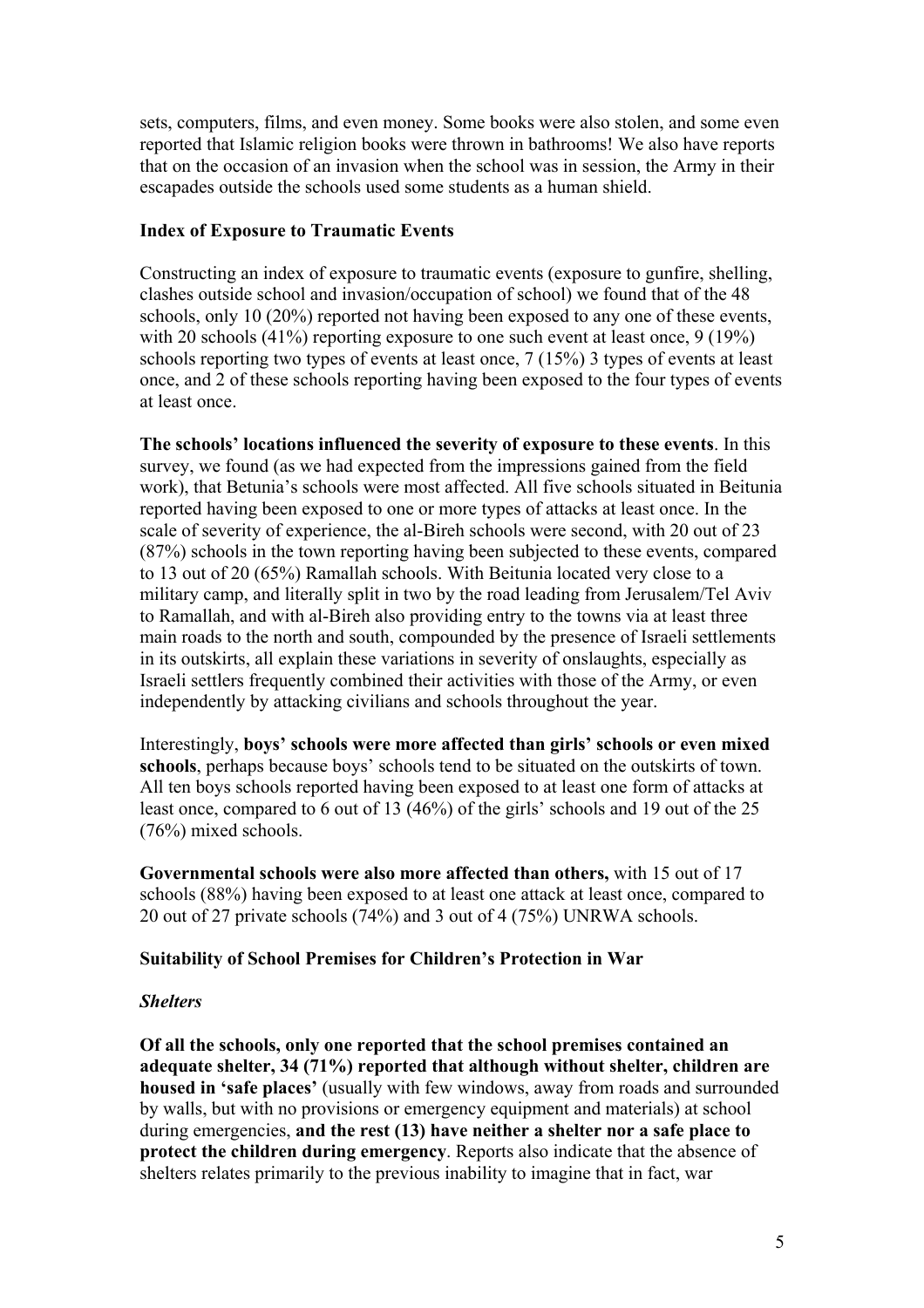conditions would grip the country in this severe way, combined with the fact that premises are older and have been constructed without planning for shelters to begin with, as well as the lack of budgets to pursue such a scheme at the moment.

Most reports for those with safe places or shelters, or 28 schools (78%) indicated that the safe place or shelter can house everyone in the school, with the rest stating that space is also a serious problem. Some consequently resort to using the Gym, which is not very safe, or hallways, relatively safe buildings, or even leaving students where they are but asking them to lie on the floor during a shelling episode.

# *Infirmaries, First Aid, Injury and Trauma Management*

**The large majority of schools, 46 (96%) reported that the premises do not contain a first aid room, infirmary or any other kind of space to care for the sick or the injured**. What they do have are meager first aid boxes or cabinets, and fire extinguishers that are hardly suitable to handle this current emergency. On the other hand, 40 (83%) reported that there is a trained first aid person at school who can also handle shock and gas suffocation, 41 (85%) schools reported that teachers have been trained in evacuation procedures during the course of last year, and 37 (77%) also reported that students were trained in evacuation procedures last year. These results indicate a minimal level of preparedness to handle war conditions, but with a maximal initiative to manage despite circumstances. Judging from the data we have, it appears that the private for profit schools are the least prepared or responsive to these conditions and that UNRWA and governmental schools the most.

## **Dangers/Difficulties in Accessing the Schools**

## *Students*

Of the total, **a high of 41 schools (85%) reported that their students faced a variety of difficulties in reaching the school during the past academic year**. Of those, 30 (73%) reported that the biggest problem students faced were the checkpoints that they had to cross to reach school, with some reporting that they must cross more than one checkpoint to arrive. In the case of one school, 80 students withdrew because of the checkpoint problem.

**Some schools pointed to the problems faced by disabled students as being severe**: we have reports of incidents involving 5 disabled students who were beaten up at one checkpoint, 4 disabled students who were subjected to rubber bullet gunfire, and three who were detained at the checkpoint until dark. These are highly traumatizing experiences, leading to serious hesitation to cross, and setting the stage for dropping out of school altogether.

Others reported incidents where students were beaten up at checkpoints, in front of parents, and leading to a struggle between parents, crossing children, and the Army at the sites. Student exposure to 'rubber bullets' (rubber coated metal bullets which are dangerous as they especially destroy the eyes, and can kill if entering the skull or if shot from close range) and sound bombs were also reported, where, in one case, a student was burned and hospitalized as a result of a direct hit by a sound bomb. In one extreme case, 17 students coming from nearby villages could not get back home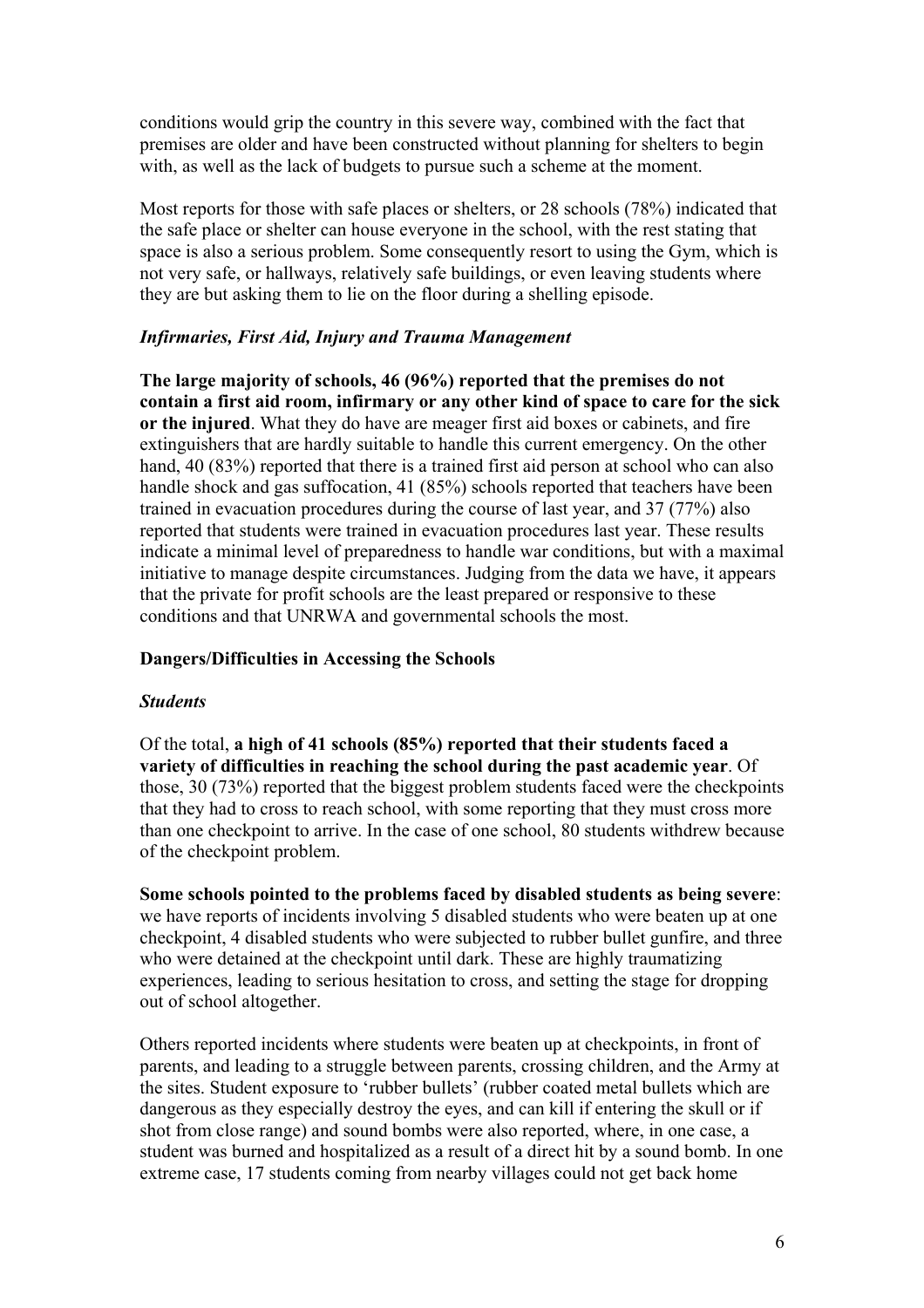because of a sudden blockade and invasion, forcing them to remain at the school for 1 week, and being cared for by the school administration; then having to move out because the school was in a clash zone, and into another school, and then another, for a period of several days, with minimal food and supplies.

Almost 30% (12) of the schools reported that the partial occupation of the towns posed a serious problem in accessing the schools as well, and the rest provided various answers including having to reach school from back roads because of the presence of tanks on the road to school, the suddenly spiraling costs of transportation resulting from having to take convoluted roads to reach their destination, and the unavailability of transport in some affected areas, necessitating them to walk a good part of the journey. **About half of the schools reported that such problems affected 10% or less of their student body, a quarter reported that these problems affected 12-25% of their student bodies, and another quarter reported that 30% and up to 90% of their student body was affected by these problems last year**. We found that **al-Bireh schools were more seriously affected by the crossing problems than Ramallah or Beitunia**.

#### *Teachers*

Teachers too have had serious problems accessing schools to work. **Of the total schools, a high of 45 (94%) reported that some of their teachers have serious problems trying to get to work**. About half of the schools have 1 and up to 5 teachers facing these difficulties daily, while the other half report that such difficulties pertain to 6 and up to 40 teachers, with a range of 10% and up to 61% of the faculty facing difficulties getting to school. On the average, crossing problems affected 6.5 teachers out of an average of 26 teachers per school, or a full 25% of the teacher population in this urban area.

We were also told that **lost teacher workdays ranged from three and up to 88 days last year, specifically because of the daily problems of access, and bringing the average lost days of work per school to 23 days per school**. That is, blocked access of faculty seems to be a substantial impediment to the routine flow of the academic process, affecting a high proportion of the faculty, and raising questions as to the impact of this problem on the quality of education, as well as the financial/ budgetary dimension of operating schools.

The type and range of problems teachers face in getting to school are almost identical to those reported for students. There were problems with delays in reaching the schools because of checkpoints and tanks; problems with being exposed to shooting, tear gas and stun grenades; problems related to even having been beaten at a checkpoint by the Army; being detained for a period of time at a checkpoint; or not being able to access the school altogether when the going got tough; and simple and pure humiliation exercised as a matter of routine, it seems, by the Israeli Army. Serious physical difficulties, exposure to daily traumatic events, combined with the loss of dignity are key features of the daily lives of teachers in this urban area.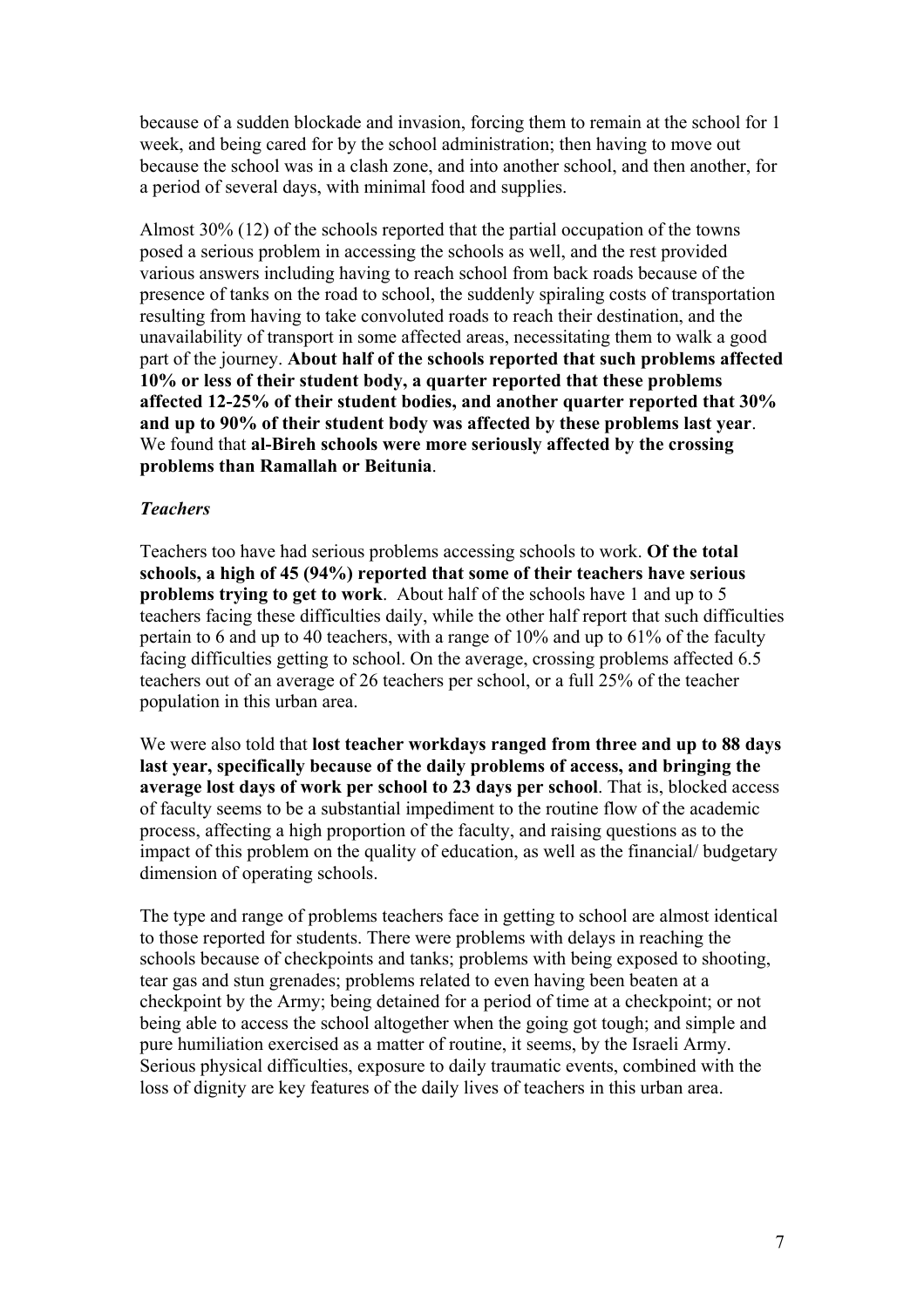### **Sudden Shifts in Student Enrollments**

On the whole, 33 (69%) schools reported important shifts in student enrollment this year compared to last year, and beginning during the past academic year. About 40% (19) of the schools reported a decrease in the number of students attending the schools beginning last year and continuing this year, 29% (14) reported an increase in the student body, and the rest reported that the number remained more or less the same. **It appears that attrition affected mostly students who are 12 years or older**, a reflection of the natural move from primary to preparatory and secondary levels of education and the need to commute from villages to the city to get to schools, or perhaps from one neighborhood to another.

**Schools reporting attrition noted that about 1/3 of the females who left school, on the average, left because they got married, when there was not one single case reported of attrition as a result of marriage for boys**. Given the seeming endlessness of war like conditions in the country, it is worth the while to investigate this point further, as it is suggestive of the phenomenon of early marriage for girls, but not for boys.

In explaining these sudden shifts in student enrollment, we find that **private schools tended to report drop outs because of increasingly difficult parent financial conditions**, pushing them to change their children's schools, while governmental and UNRWA schools reported an increase in the number of students coming from private ones, again for the same reason. In one particular private school, overnight, the school lost about 20% of its student body because of parent financial problems. Other explanations of this shift in student enrollment include movement of students to schools that are close to their domiciles, either in another part of town or in villages, parents moving students away from schools that are located by clash points or army posts, or migration of families out of the country altogether.

**A high of 24 schools (50%) noted out-migration as one of the important reasons for the children leaving school**, counting at least 422 students who the administration of schools knew had definitively out-migrated with their families. Outmigration seemed to be affecting private schools to a larger extent than public ones, with almost three quarters of the private schools pointing to out-migration as one of the reasons for attrition, compared to a third for governmental schools and none for UNRWA schools. Moreover, views gathered from school administrations indicate that most of those who out-migrate are either well to do, or from the middle classes. These results of course make sense as it is usually the upper/middle class who has the money and the access to travel out of this difficult situation, while the poor remain here as a matter of no other alternative. These results are worrisome in more than one respect, especially as an indication of a possible serious brain drain of professional educated urban dwellers out of the country altogether.

And so **by the beginning of this year, some private schools had lost what seems to be a good number of students, while some governmental and UNRWA schools were reported as becoming over-crowded**, adding to the burdens of an already burdened faculty, administration and students, and requiring attention by policy makers and planners.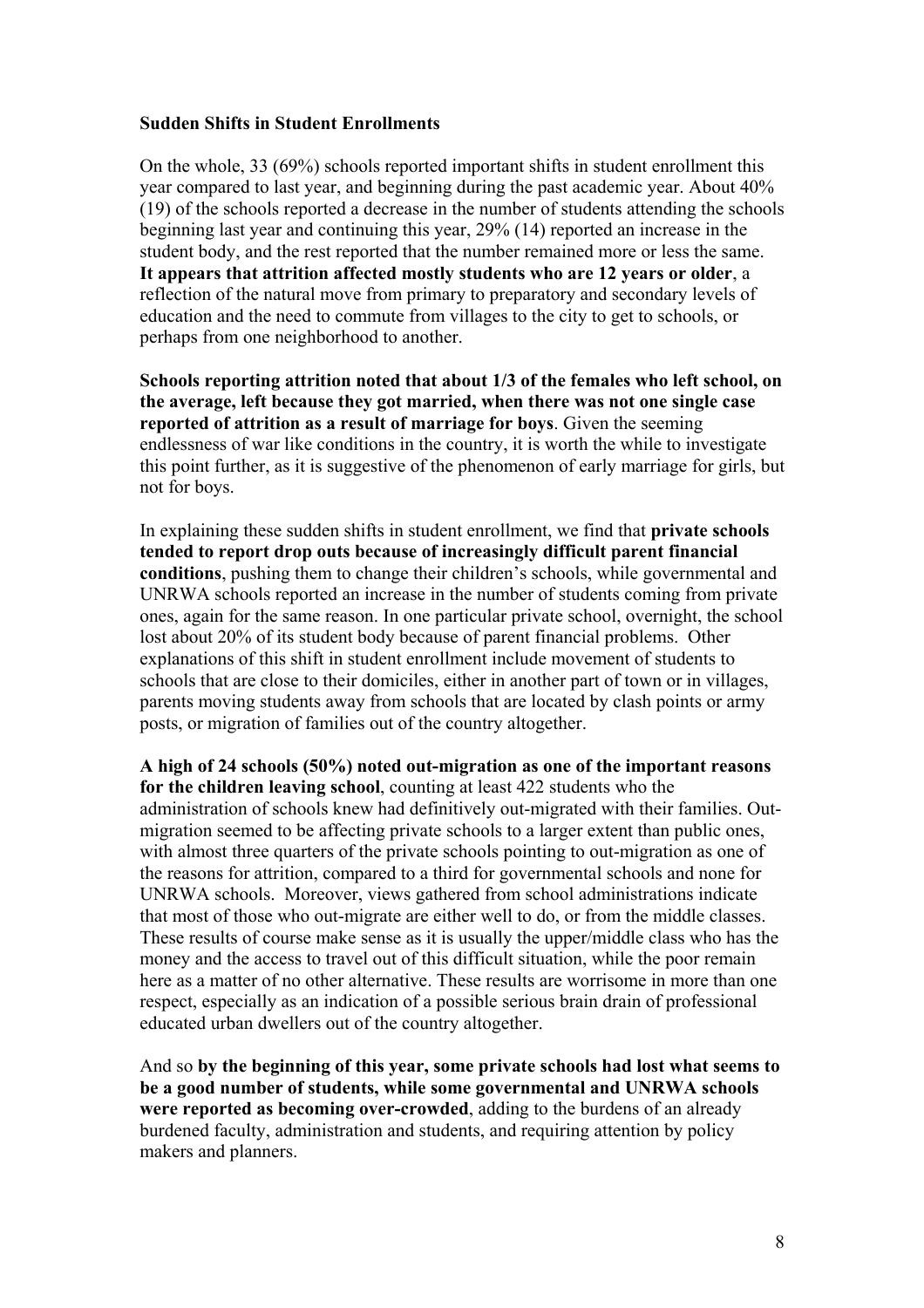# **Interruptions and Lost School Days in Siege and Curfew**

All schools reported that they have lost school days at different times during the past year, and not only during the March April invasion, but also because of the off and on curfew state that has predominated since the March invasions and continues up till the time of writing this report, where we have been placed under curfew for three consecutive days with no end in sight. The average loss in this survey was found to be 36 days, with a minimum of 4 days (for a school housing interns only) and a maximum of 90 days (the Deaf School). **The average number of made-up school days was found to be 16, leaving about 20 days that were completely lost, that is, almost an entire month of schooling if we count weekly days off, and about 10% of the school year**. These results represent the minimum average lost teaching time, as in some badly affected schools it was impossible to estimate lost teaching time because the school records were destroyed by the Israeli Army during an invasion or occupation.

# **Methods of Coping**

To cope with these interruptions and delays, all schools began to make up classes, when possible, during off days and holidays. Others extended the working day, cramming extra classes into the extra hours. Many resorted to canceling physical education, computer and art classes in order to make up for the lost classes in what is seen as essential subjects (language, math, science and social studies), taking possibly important methods of coping away from the students. Recesses were contracted. Class projects were cut in some instances, while some others cut down on examinations, or speeded up their lectures so that they can complete the required curriculum, all raising questions as to the utility of completing the curriculum without the required understanding and learning by students.

Given the student life conditions during the course of the year, and some serious exposure to traumatic events not only at school, but also because of the shelling and destruction and occupation of homes, one must seriously consider these methods of coping as limited to mechanically completing the curriculum, while neglecting and perhaps undermining the students' healing and learning processes in trying times.

Clearly, the problems entailed in rethinking our approach to education with interruptions during war are huge, especially if one takes into consideration the last 1- 2 years of high school when students must sit for the General High School Examination (*tawjihi*) that can in fact determine their future, and the need to have completed the curriculum by then, irrespective of conditions. On the other hand, **the question remains as to whether curricula completion is more important than the process of healing and learning**, and the level at which schools need to address the problem of necessarily completing curricula because of considerations that are beyond their control, as is the case with graduating students.

The school systems evidently used the experience of last year to prepare for this academic year by setting in place coping mechanisms to better handle emergency. Those were already in the process of being developed by the summer of 2002. By the time of field work **in October, a high of 41 schools (87%) had plans ready for compensating lost time in seemingly better ways than the impromptu emergency**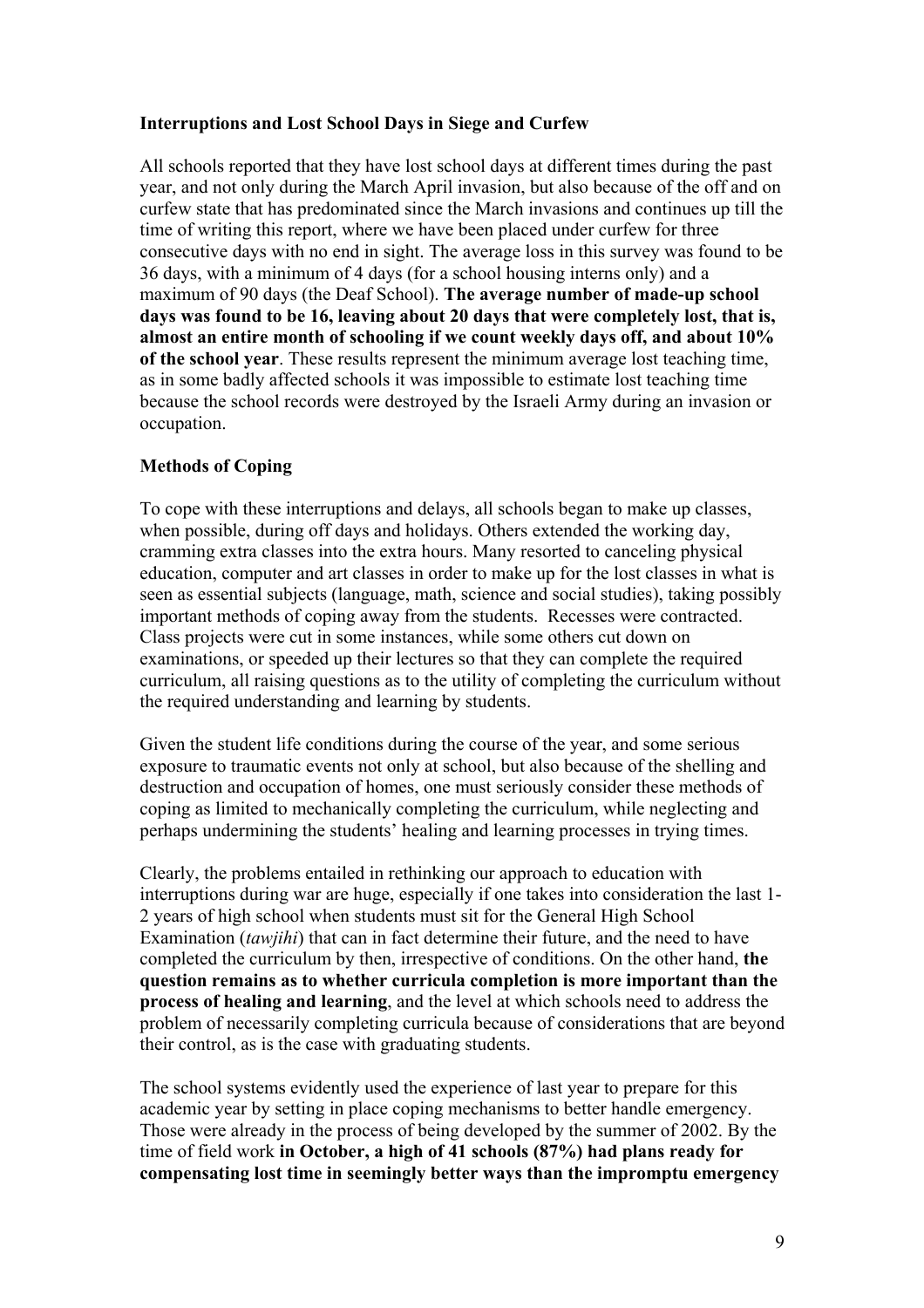**measures taken to catch up during the past academic year**. Some of the measures implemented immediately at the beginning of the school year include an increasing reliance on studying at home; utilizing specifically developed student work sheets; relying on the help of parents for student assistance; cutting down on holidays and time off; adding sessions to the working day. Again, focus is centered on what is called essential subjects, while omitting physical education, vocational training, library and the like, relying on popular community education, distance learning through computer/internet based contact with students, and, more recently, defying curfew and attempting to get to school, especially in the case of the last 2 years of school, where the situation is pressing.

**The school systems worked to organize emergency management operations as well**. A high of 42 (89%) schools reported that at the beginning of this year, they had already in operation special emergency committees with the specific responsibility of managing exceptional circumstances. The tasks of these committees include: organizing evacuations without chaos; phone linkages with parents; the provision of emotional support to students and calming them down; first aid operations; working with students to handle mental health problems and worries; general daily supervision and reconnaissance; to pre-empt surprise attacks and problems; coordination with official and unofficial bodies for cooperation; and to control and cooperate with parents.

It has also been brought to our attention that **coordination among all schools in this urban area in fact began early on in September, an attempt not only to collectively deal with problems, but also to assist each other in facing possibly even more trying times**. Indeed, it does appear that the school systems and their staff have exhibited a remarkable amount of resilience and ability to adjust and cope with impossible situations, and have effectively used the experiences gained last year in forward planning in order to minimize damage to children and save the education of schoolchildren this year.

## **Consequences: academic process, students, parents and teachers**

## *Negative Effects on the Academic and Learning Process*

Other than destruction of premises and property that the schools have encountered during the year, several other untoward effects ensued that can have a lasting imprint on the academic process as well as the consciousness. The school administration and teachers faced a serious burden and extra workload in attempting to get children to safety, either within the school premises, or by calling parents to get the needed help from them, or by having to deal with an increasing number of difficult cases attending school, as well as setting up make-up schedules during days off and holidays. In addition, they were themselves also traumatized and worried about their loved ones who where elsewhere during an attack, and sometimes, not within reach by telephone.

In cases when traumatic events took place while schools were in session, the consequences were apparent on the entire school community. Reports indicate that fear and confusion ensued, especially with constant calls by parents to ascertain the safety of their children, interruption of classes and moving the children into relative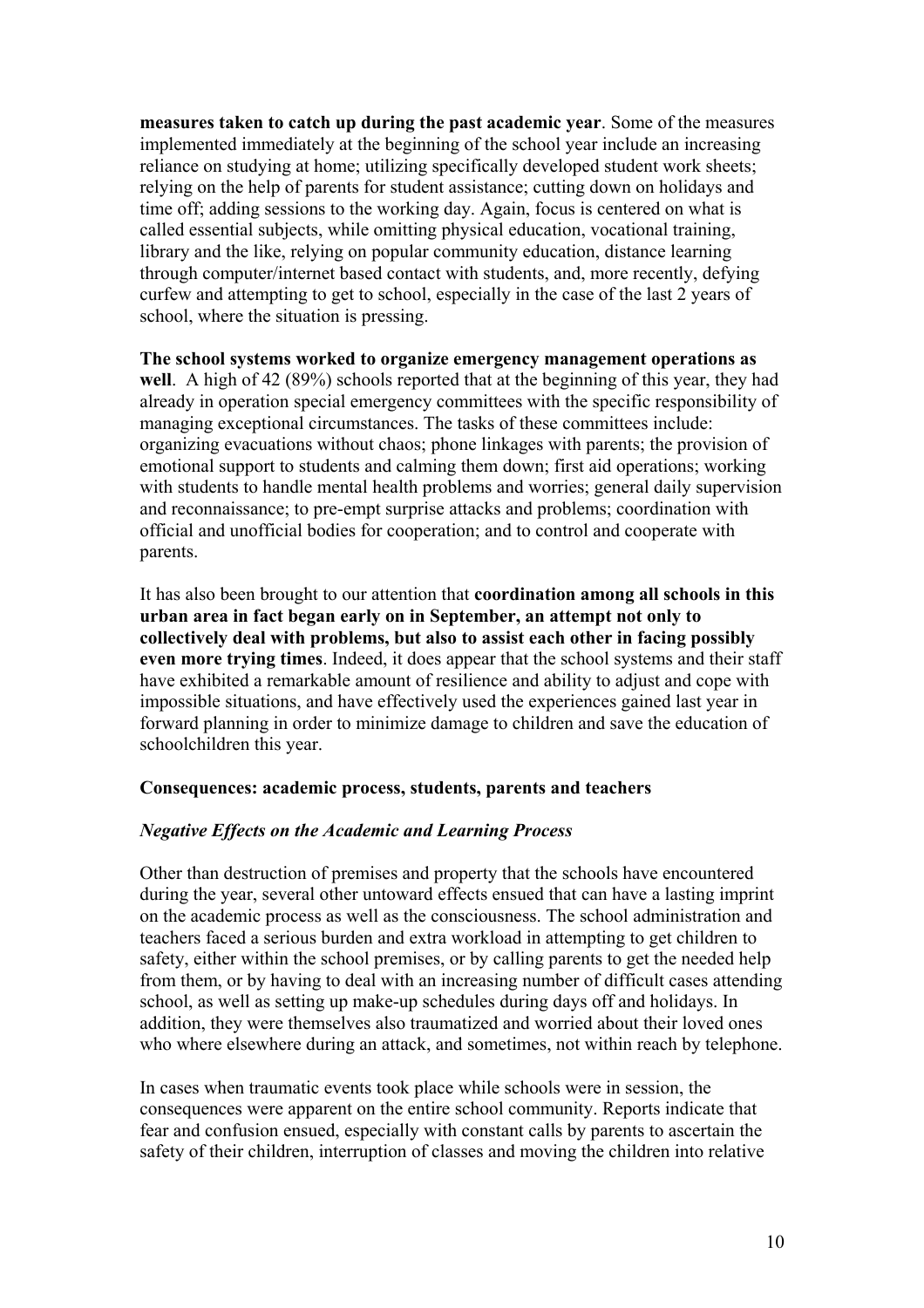safety until the incidents subsided, and then sending them home, or resuming classes, depending on the situation.

Administration and teachers also had to face the problem of the shattered infrastructure, in some instances calling for school relocation. In view of the severity of the situation and the new imperatives of the times, developmental plans were abandoned, as schools were barely able to cope with managing daily events and picking up the pieces. Moreover, serious budgetary problems ensued because of the need for repair left by this destruction. In one school, parent and communal assistance allowed for repair, only for the school to be invaded and occupied once again, thus leading to despair.

The ramifications of these circumstances were severe, with the majority reporting these events as having serious consequences on academic life. The process of learning was greatly disturbed, given the destruction that took place in schools, children's and teachers' traumas, daily difficulties in reaching schools and completing the school day, relatively high absenteeism, frequent interruptions of the academic process, sudden and unexpected attacks, increasing financial strife, and the lack of preparedness of schools to handle these situations, among the daily life problems that the schools faced. Thus the majority reported that successive interruptions proved to be very difficult for the children to manage. Our reports indicate that often, resuming classes entailed starting all over again from the beginning, as students seemed to have forgotten everything they learned before a traumatic event: they had to live through the violence that is taking place around them, the interruptions, and at the same time learn effectively and cumulatively, a task that was not possible to achieve. In addition, reports indicate that development plans were cancelled, and some schools even had to close for a period of time in order to rehabilitate the premises after a serious attack.

**All schools reported a serious decline in academic achievement by the end of the academic year, pointing to traumatic events at school and at home as causes**. Traumatic events of course extended to children's homes and included: frequent shooting and shelling all night, being subjected to house searches by the Army, arrest and injury of loved ones, and specific neighborhood invasions. In one case, we were told that this year's 7th grade scored by far the lowest level academic performance of all 7th grade classes in years, pointing to the events of the past year as well as lost and interrupted study time as causative factors.

# **Children's Mental Health and Impact on Performance**

When prompted to respond to the question of the impact of such events on the children's mental health, principals and teacher reported that **several students were clearly traumatized, with fear and feelings of being physically threatened and violated dominating their state, a state that could not have possibly allowed them to concentrate on their studies**. Many fell into serious worry episodes, either fearing coming to school, or fearing getting back home, or both. In cases when attacks took place while school was in session, there were reports of some students fainting in shock and fear. Others also reported episodes of continuous crying for no immediate or apparent reason, crying at night, unexplained bouts of screaming, enuresis, an unusually high level of hyperactivity, and fainting. Some older students apparently handled trauma by making up stories about themselves, such as the martyrdom of a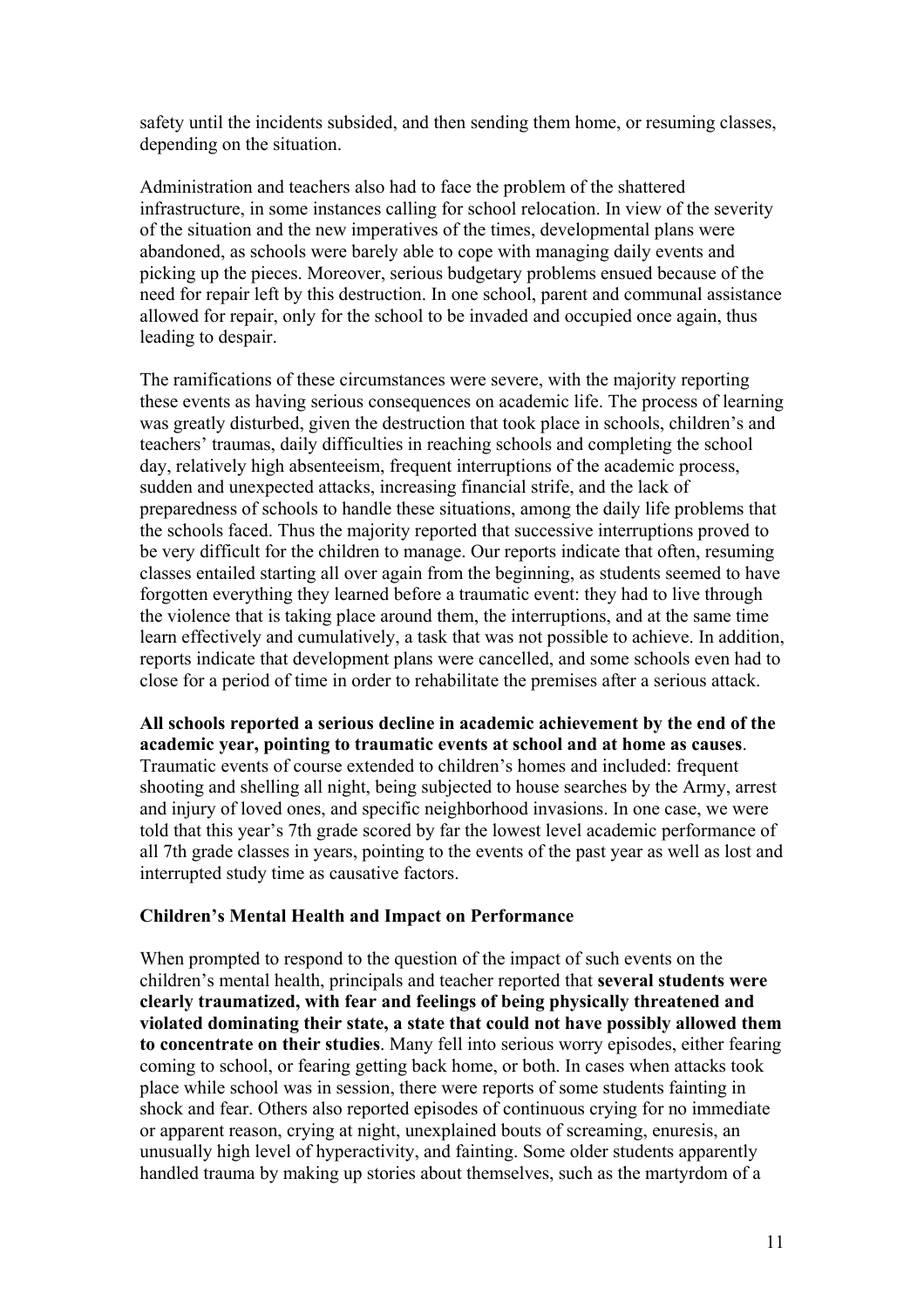brother, the need for a medical operation, or a catastrophe hitting the family, all proven to be imaginary, perhaps in order to draw attention to their need for assistance.

**The impact of exposure to trauma was reflected in the younger children's drawings and play**. We were told that many younger children began to only draw 'gloom', in black and white or red (for fire) colors, tanks, army, and clashes; or acted out in play Israeli Army versus the Shabab (the young men) confrontations, funeral processions for martyrs, and even the so called 'suicide bomber' themes during recess. These themes seemed to have dominated their consciousness.

Some principals reported that students began to rush out of class immediately after hearing any noise outside, thinking it must be shooting, with some even reported as getting into the hysterical behavior mode, with the school not being able to control this type of behavior. Others reported that students began to imagine that the Army is always at school, making it difficult for them to concentrate. Students were also reported as fearing being seated by windows, reacting fearfully to any evidence of previous Army presence, as in a flashback, extreme sadness and negative change in facial features. Reports also indicate that symptoms of psychological distress among these children include frequent headaches and other aches, children spacing out after exposure to trauma, and even nervous collapse among some students. It appears that some students reacted so fearfully to such events that they began to attempt escape through classroom windows irrespective of safety. In one school for the blind, reports of great fear, especially during sleep, and refusal to sleep alone dominated the interview. This particular school was shelled badly, and one can imagine the reaction to such traumatic events by blind girls! But above all, a sense of hate and a wish to revenge dominated the feelings of students last year.

The impact of children's exposure to these types of traumatic events on the ability to concentrate on studies cannot be under-estimated. Reports indicate that teachers and principals noted an increase in the students' inability to concentrate or absorb the material at hand, with a high of 41 schools (88%) noting that this was a major problem, and the rest reporting other similar problems such as noting that students are constantly distracted, or a concentration fixation on the general living conditions and what will happen next, or the presence of anxiety and confusion among the students. Schools reported that some students could only focus on the possible dangers in the streets, and worry about getting home more than on what is happening in class. Some reported students as being simply stunned, and not being able to learn at all. Over half of the schools noted a decline in interests to study altogether, and a drop in homework completion. Here, students were characterized as not having the needed energy to study, or wanting to talk non-stop rather than listen. Older students who were about to graduate from high school began to seriously worry about the imminent possibility of never completing their studies, and the bleak future that lies ahead.

## *Insecurity and Violent Behavior*

A terrible aspect of these children's experiences is loss of the needed sense of security and safety at school. In some cases, students began to refuse to attend school without their parents attending with them. Some respondents reported that daily attendance rates declined, and many left high risk zone schools altogether. In one particular school that was very badly affected, a large number of students dropped out: last year,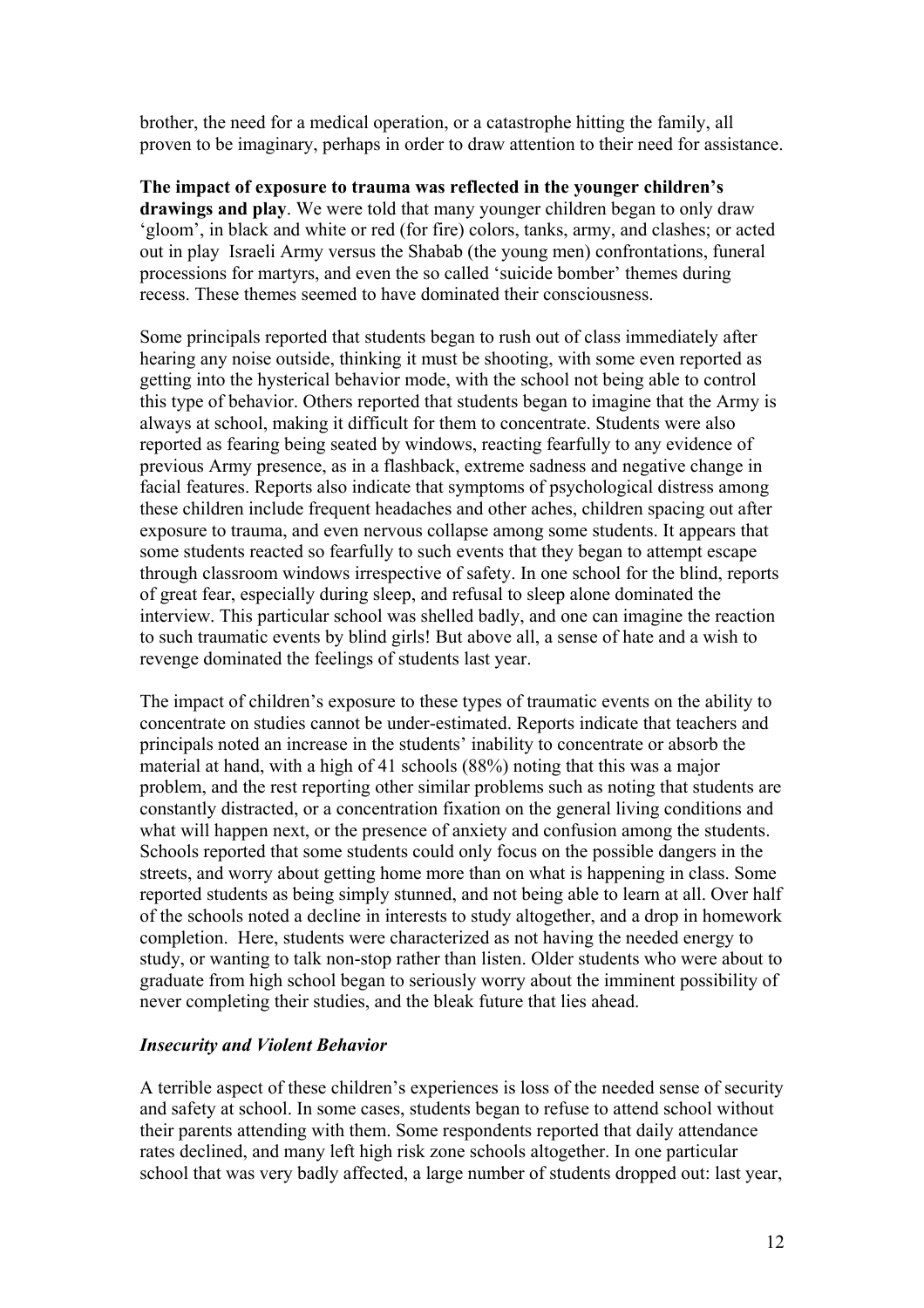enrollment reached 400 students. This academic year, only 11 students are attending. In other cases, notably with older children, students reacted to these traumatic events by exercising self control, and overcoming their fear through agency: they would follow other school children to throw stones at the nearby army post or jeep after school, or even simply leave classes and go out to join others in the raging clashes just outside. This act is seen as a response to violation and an attempt to redress the onslaught on community and loss of dignity.

When asked, administrations reported a noticeable increase in violent behavior among students in half of the schools, and a contrasting increased cooperation and good relations in the other half. The highest reports of increased violent behavior came from Beitunia and the lowest from Ramallah, perhaps reflecting the severity of onslaughts in these neighborhoods, and implying that increased exposure to violence increases violent behavior. **Reports of increased violent behavior were more frequent in boys and mixed schools (two thirds each) compared to only one tenth for girls schools, with no differences among the types of schools operating in the area (governmental, public, private).** 

We also found that half the schools reported an increasing difficulty in dealing with the children inside and outside class, again corroborating the above findings. Examples of changed behavior include: an increase in violent play, constant fighting, cursing and beating.

**In contrast, increased active cooperation among students was also noted**, as well as increased collective play, and a noticeable rise in children caring for others. In one particular school, reports indicated a rise in children's spirit of solidarity and support, which was apparently very evident in recess but not so much in class. In this case, children were noted as exhibiting happiness and great satisfaction at seeing and interacting with each other after having been denied schooling for long stretches of time because of curfew. They appeared to be fighting much less, and behaving much more in sympathy to each other, supporting those who have been traumatized by violent attacks especially in their homes, in their neighborhoods or elsewhere, caring for them and even pampering them in seeming compensation.

# **Parents Under Stress**

The parents were not spared either. Other than the constant calls to ascertain children's safety when an incident took place, parents tended to immediately rush to school when an attack occurred or was thought to be about to occur, in order to pick up their children before the school day ended. This brought in more worries and fears among those children whose parents did not appear at the time. With time, schools began to prohibit parents from such actions, but were not always successful, as many parents were caught in the circle of fear. Parents began to exhibit serious worries about their children attending school, being denied the needed assurances of children's safety, which have of course been obliterated for objective reasons.

Some parents cooperated with the schools well in bringing down the level of fear among students, and in assisting in sending children home safely during a particular incident. Others were simply not capable of cooperation or self control, given their mental health state. Parents were also reported as worrying about even getting their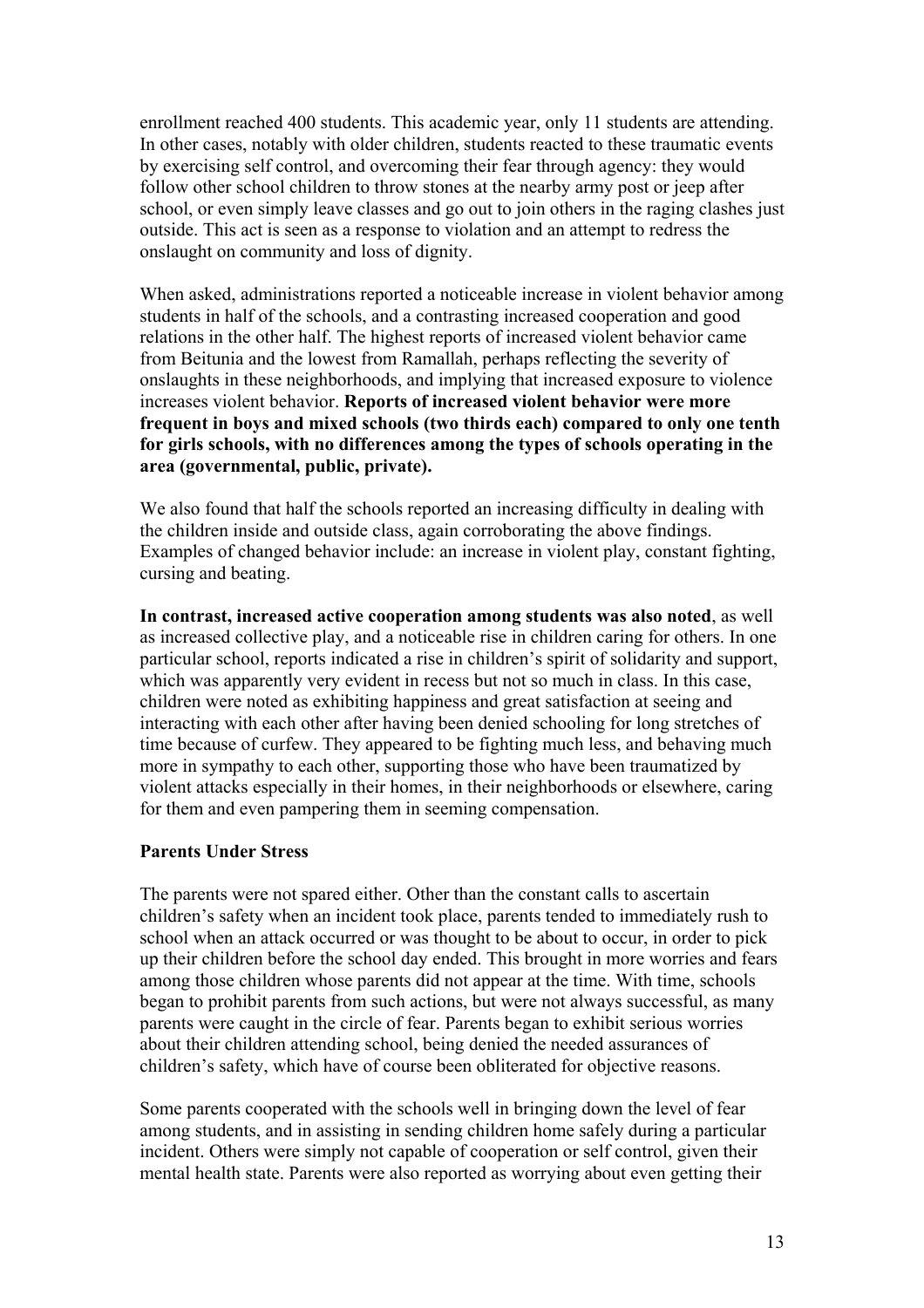children to and from school, as the roads were often unsafe, depending on the time and the neighborhood. Some stopped sending their children to school for periods of time, when the danger was perceived as too great and not worth the while. Others began to visit their children regularly during the school day to ensure all is well.

By the end of the year, some parents simply withdrew their children out of the urban schools, moved to villages, or out-migrated altogether. In one particular private school, we found that 10% of the children that attended last year had out-migrated with their families by the beginning of this academic year.

When school administrations were asked about their opinions regarding how parents were treating their children in these trying times, **a high of 27 schools (63%) reported their impressions were that the children were treated badly at home, and the rest (37%) reported that the children were especially cared for during these times**. It is important to note that **none of the UNRWA schools reported supportive parent behavior.** They explained this problem, as others did, in terms of spiraling poverty and severe life conditions given the particularly heavy Israeli Army attacks on refugee camps, leading to neglect, calling on children to stop studying and trying to find work instead, excessive irritability with their presence, not being able to appreciate the mental health dimensions of children's problems, and excessive harshness in dealing with children, including physical abuse it seems. **Ten out of the 13 private for profit administrations (77%) also reported problematic parent behavior towards their children. In contrast, 5 of out 12 private non-profit schools (42%) and 8 out of 14 governmental ones (57%) reported problematic parent behavior towards their children.** While these results are merely suggestive, especially as they reflect only the perceptions of administrations, it is worth the while to pursue this specific issue in the future, especially as it relates to UNRWA and for profit private schools.

Indeed, when asked about signs of violence against children at home, 18 schools (38%) indicated that they have evidence suggesting the problem exists, once again, in all UNRWA schools, in almost half of the for profit schools, four tenth of the governmental schools and in less than a tenth of the private non-profit operations. **All girls' schools seemed to have higher reports of violence against children at home with two thirds reporting signs of violence against the girls, compared to a third of boys' schools, and a third of mixed schools.** When prompted to provide detailed examples, schools gave us a range of physical abuse measures: severe beating of children, beating of girls by brothers, even, in one case, mutilating her face, father beating wife and children each time he gets into anxious attacks, father beating son and disfiguring his face, father beating child when the school reports a specific problem with the child, verbal abuse, evidence of having been beaten with metal string, attempt of father to beat his son at school in front of the other children, and evidence of having been beaten up by parents on the faces of girls, even some cases of rape. These tentative results are very worrying, and reiterate the call for attention to be paid to physical abuse at home, especially among girls.

## *Teachers Under Stress*

As for teachers, there is no question that the past academic year proved to be very difficult and traumatizing. They had to face the problem of frequent interruptions of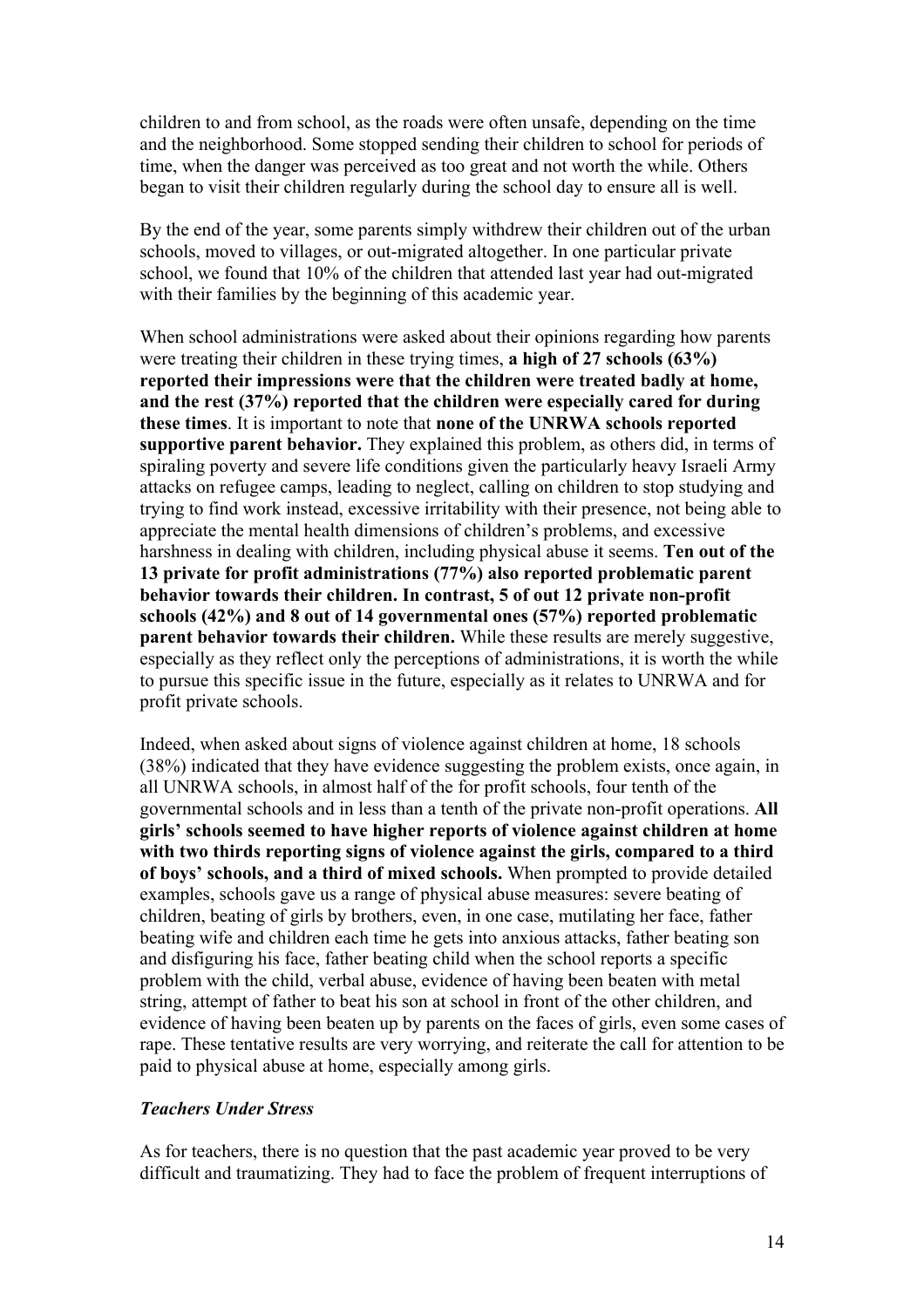classes, the cancellation of the school day, the increase in workload, and the problem of managing traumatized children, as well as the daily life problems that ordinary citizens were facing at home, especially shelling and bombing in the area of their domicile and the crossing problems. These events reflected on teachers' behavior.

**We found 33 schools (73%) reporting changes in teachers' behavior during the past year.** Those were described in both negative and positive terms. Some teachers were described as being chronically exhausted, with a noticeable decline in their performance. Others noted that some teachers began to exhibit quicker irritability, a reduced threshold for withstanding pressures, and even sometimes more signs of violent behavior in class than previously, in addition to increased aggressiveness towards other teachers. Reports indicate that some in fact resorted to using sedatives/tranquilizers to be able to manage work and life in these circumstances. Some teachers were reported as having been gripped by so much fear during specific attacks that they escaped out of the school area during an incident, leaving others and the children behind! These severe stressors also reflected on attendance, with 9 schools (20%) reporting a higher level of teacher absenteeism last year, compared to the previous years, over and above absenteeism due to the inability to cross and reach the schools.

In contrast, we also have reports of teachers perceiving the events as the ultimate challenge of survival, increasing their sense of belonging, commitment and responsibility, surpassing personal interests and moving to embrace public ones. They were described as working very hard to cover other delayed or absent teachers without complaining, exhibiting a strong sense of understanding among each other, providing special care to the children, preparing loads of self learning packages and distributing them to children whenever this was possible. In short, they fulfilled their responsibilities as educators in ways that can only be termed exceptional and certainly beyond the call of duty.

Administrations were also very supportive by re-working schedules to suit better crossing times, by continuing to pay teachers full monthly salaries even when attendance was impossible, by asking the affected teachers not to attend school when particularly dangerous conditions prevailed, by providing temporary housing close to the school, and even by meeting the teachers at the checkpoint with the school bus.

# **Needs in Emergency**

When asked about what they thought could be done to increase children's safety while at school, a wide range of responses was obtained that we then categorized into manageable for the purposes groups. Of the total, **32 schools (66%) emphasized organizational aspects as a priority**. Such organizational elements included planning out role distribution inside the school and outside with community, to help in evacuating children in case of need, improving directives issued by the Ministries of Education and Health to handle emergency, including a call for more visits by the MOE to the schools, coordinating transport of students out of schools with parents and community, and coordinating first aid activities with the relevant groups within the community.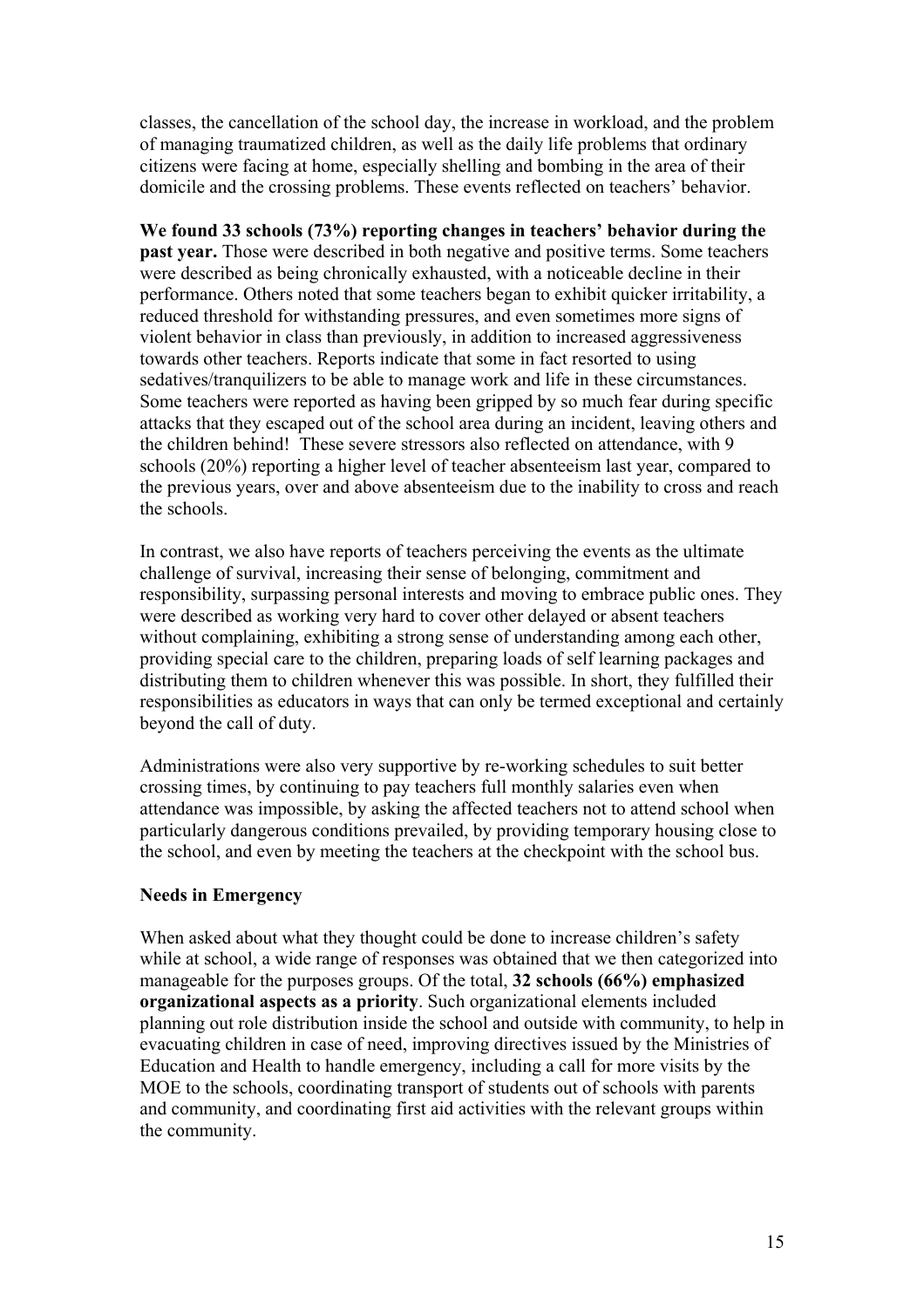**Twenty six schools (54%) stressed that assistance in medical and health matters in emergency are a priority**. Those included the setting up of school infirmaries, the acquisition of first aid boxes, training of staff and students in first aid, and training on how to increase safety at school in these circumstances, as this was not very evident. **Twenty (42%) emphasized the need to acquire what is necessary for the overnight stay of faculty and students when needed**. Such needs included food, water, lights, carpets and covers to allow for sleep, as well as medications and fire extinguishers.

**Nine schools (18%) emphasized the need for having a shelter**, as well as sand bags to protect the children and the faculty during an attack.

**Five schools (10%) focused on the need for the help of counselors and psychologists at school to handle problems at hand**. Finally, 2 schools reported that no one is safe anywhere, even in homes, and that no matter what is done, children's safety cannot be assured.

When asked about other needs to suit these difficult times, the flood gates opened, and the discussion extended to the ordinary wish list that one would imagine in a resource starved and contextually constrained environment: computer laboratories, resource centers, documentary films, extra telephone lines, activity centers and entertainment for students were among some of the demands. Interestingly, some called for public education in order to reduce the panic attacks that ensue as a result of an incident, and in order to reduce rumors that negatively affect community at large.

However, **among the immediate and pressing demands is financial assistance to rehabilitate the schools**, especially among the schools that were badly affected by violence last year. Those in particular stressed the need for **physical reconstruction in order to make the schools more hospitable to children and safer**. In addition, the schools also emphasized the **severe financial conditions of students' families**, and the financially difficult conditions of the schools as a result**, requesting financial assistance to help students who can no longer afford an education to continue to attend school**. Finally, as the schools were increasingly coming to the realization that this stage of emergency seems to have no end, shelters equipped with what is needed for overnight safe student protection remains one of the important priorities for the schools in this urban area.

## **Concluding Remarks**

Contrary to what is being transmitted by the Israeli propaganda machine, the Israeli Army's so called 'targeted attacks' in fact primarily affected the civilian population and their institutions, especially children. This study demonstrates the various elements of the humanitarian damages that have been accrued by the school community, administrations, teachers and above all, children, as a result of the unilateral war that Israel is waging against the Palestinian civilian population.

**As this school survey demonstrates, the ramifications of the Israeli onslaught of the past academic year on school children surpass the infrastructural damage of their habitat, both at school and at home, and have had a deep negative influence on children's ability to learn, their sense of security, their mental health status,**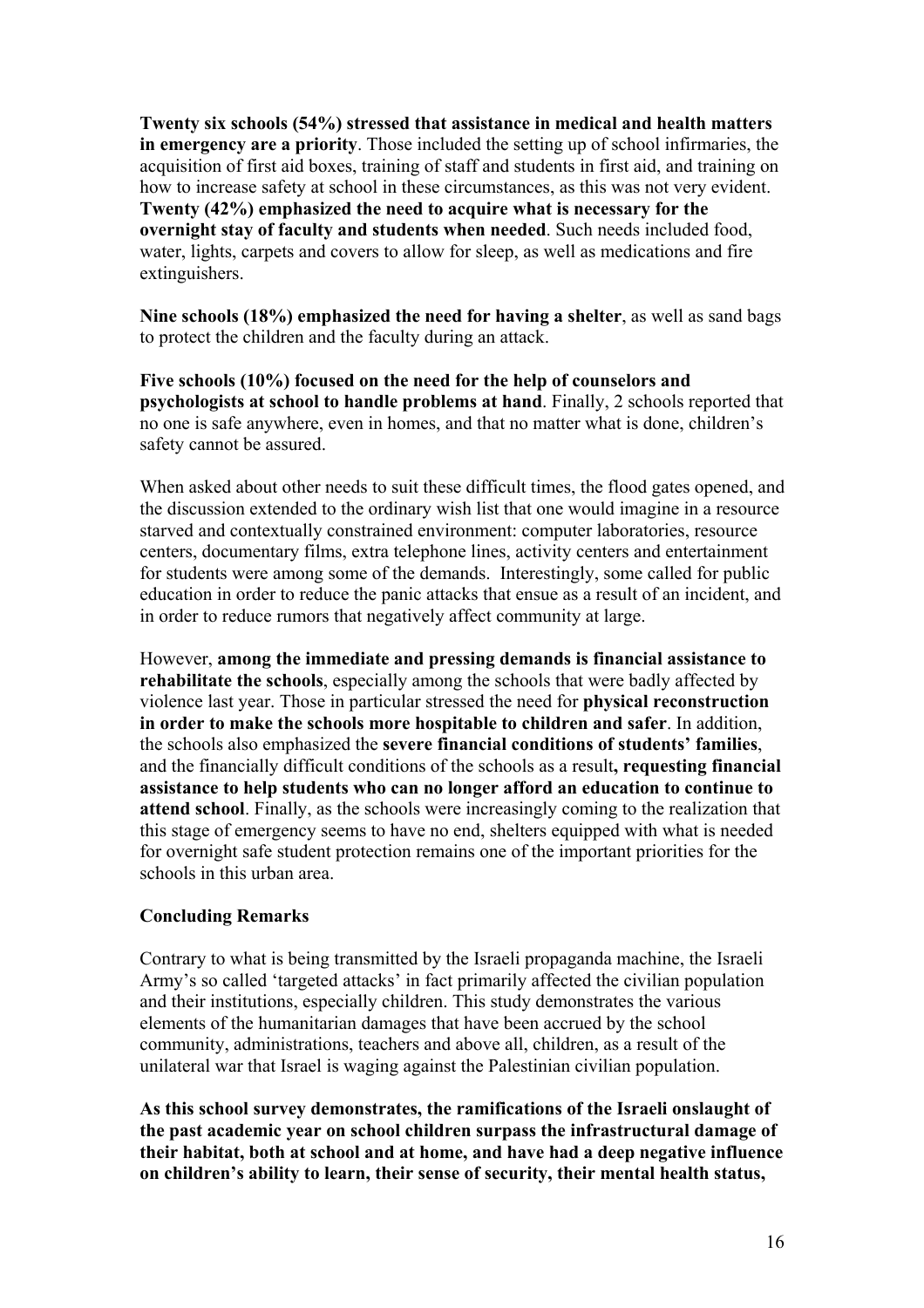**their dignity, and indeed, their consciousness**. These children have been violated in every way, and are growing up dominated by a sense of hate, a sense that can only pre-dispose to what is called 'a tendency towards violent behaviour'. Indeed, violent behaviour is not a genetic predisposition, but is socially constructed. In the Palestinian case, the construction of violence begins and ends with Israeli Military Occupation.